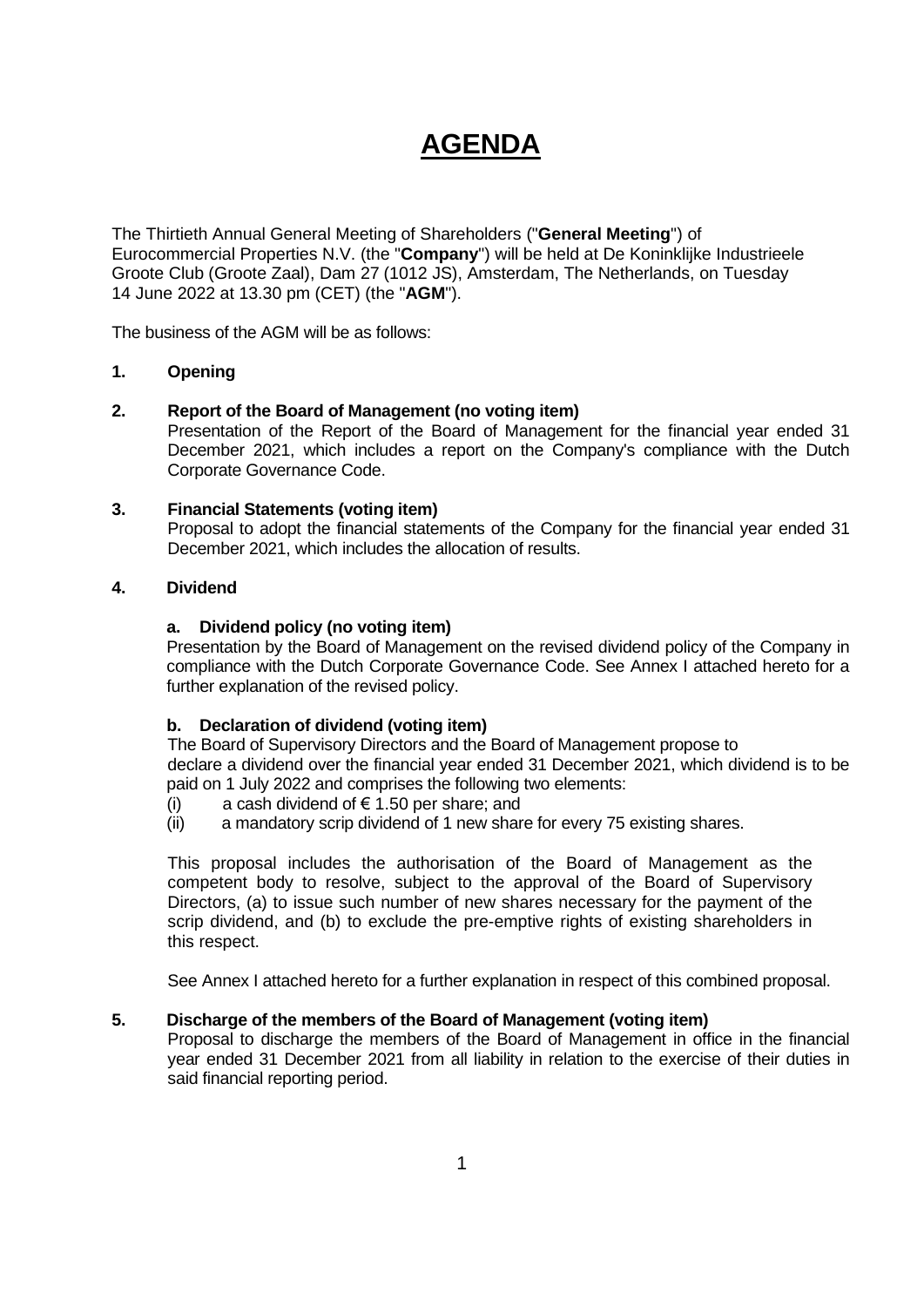# **6. Discharge of the members of the Board of Supervisory Directors (voting item)**

Proposal to discharge the members of the Board of Supervisory Directors in office in the financial year ended 31 December 2021 from all liability in relation to the exercise of their duties in said financial reporting period.

# **7. Reappointment of members of the Supervisory Board**

# **a. Reappointment of Mr B.T.M. Steins Bisschop (voting item)**

The Board of Supervisory Directors proposes, by way of a binding nomination, to reappoint Mr B.T.M. Steins Bisschop as member of the Supervisory Board. Mr B.T.M. Steins Bisschop, of Dutch nationality, retiring by rotation and being eligible, offers himself for re-election effective 14 June 2022 for a period of two years, ending immediately after the Annual General Meeting that will be held in the year his reappointment lapses. (see also Annex II hereto)

# **b. Reappointment of Mrs E.R.G.M. Attout (voting item)**

The Board of Supervisory Directors proposes, by way of a binding nomination, to reappoint Mrs E.R.G.M. Attout as member of the Supervisory Board. Mrs E.R.G.M. Attout, of Belgian nationality, retiring by rotation and being eligible, offers herself for election effective 14 June 2022 for a period of four years, ending immediately after the Annual General Meeting that will be held in the year her reappointment lapses. (see also Annex II hereto)

# **8. Reappointment of members of the Board of Management**

# **a. Reappointment of Mr R. Fraticelli (voting item)**

The Board of Supervisory Directors proposes, by way of a binding nomination, to reappoint Mr R. Fraticelli as member of the Board of Management. Mr Fraticelli, of Italian nationality, and being eligible, offers himself for election effective 14 June 2022 for a period of four years, ending immediately after the Annual General Meeting that will be held in the year his reappointment lapses. (see also Annex III hereto)

#### **b. Reappointment of Mr J.P.C. Mills (voting item)**

The Board of Supervisory Directors proposes, by way of a binding nomination, to reappoint Mr J.P.C. Mills as member of the Board of Management. Mr Mills, of British nationality, and being eligible, offers himself for election effective 14 June 2022 for a period of two years, ending immediately after the Annual General Meeting that will be held in the year his reappointment lapses. (see also Annex III hereto)

#### **9. Remuneration**

# **a. Remuneration Report (advisory voting item)**

The Board of Supervisory Directors has drawn up the Company's Remuneration Report for the financial year ended 31 December 2021. This Remuneration Report is submitted to this AGM for a non-binding advisory vote in accordance with section 2:135b subsection 2 of the Dutch Civil Code. The Remuneration Report is attached hereto as Annex IV.

#### **b. Adoption Remuneration Policy for the Board of Management (voting item)**

The Board of Supervisory Directors proposes to adopt a revised Remuneration Policy for the Board of Management. Subject to its adoption by this AGM, the proposed Remuneration Policy for the Board of Management will, effective as from 1 January 2022, replace the current Remuneration Policy that was last adopted in the 8 June 2021 General Meeting. The proposed revised Remuneration Policy for the Board of Management is,